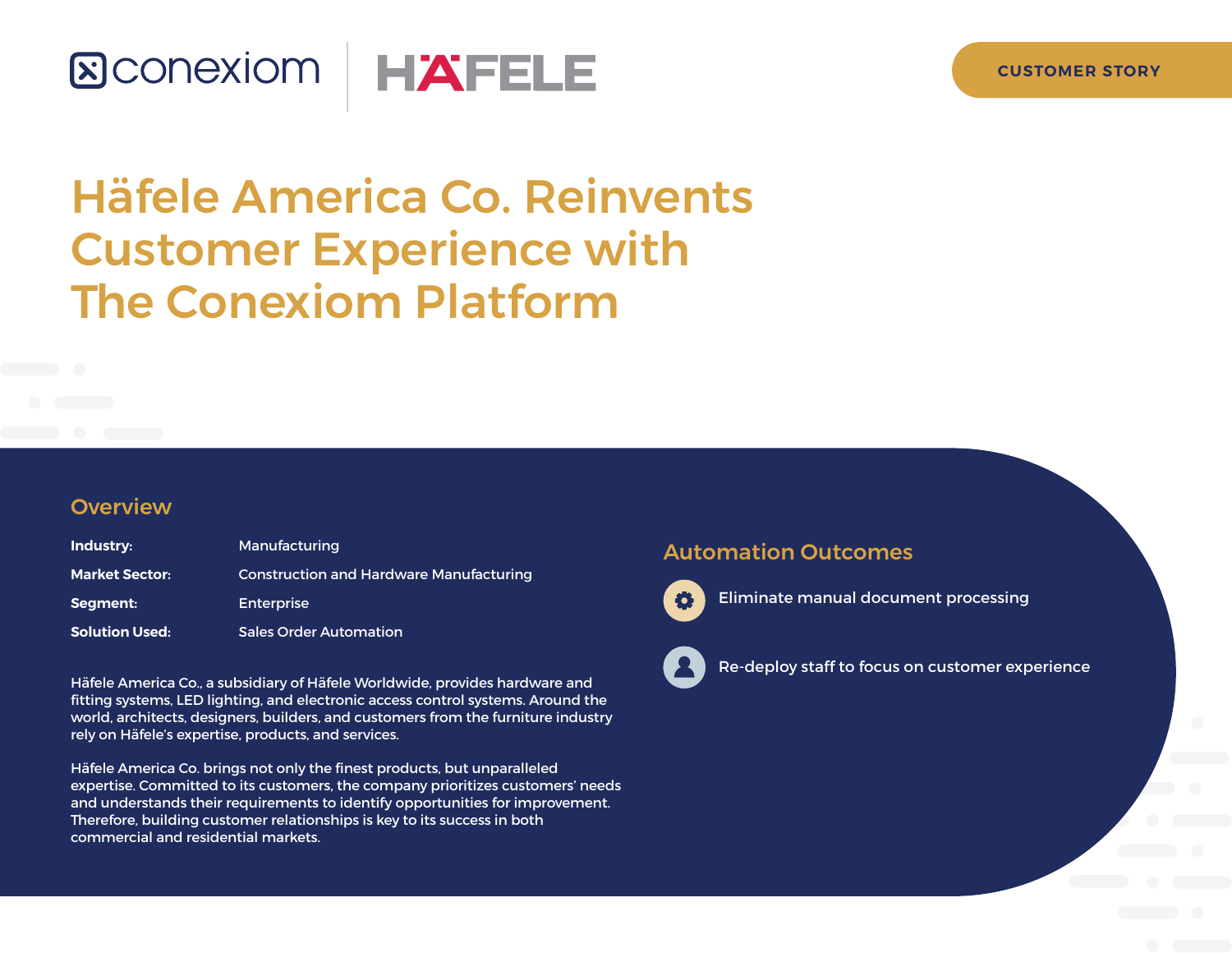### **&CONEXIOM**

# Challenge

As Häfele discovered more customers submitting orders via email, the amount of time spent manually keying in orders exponentially increased. Searching for a way to prioritize its customer consultations and eliminate manual data entry led Häfele America Co. to search for an efficient solution that could scale with the increased number of emailed purchase orders.

The problem, as Pepi Stahlmann, Director of Customer Service, explained, "It's a resource hog. We can't add more staff at the same rate that emailed order volume is increasing. Employees started spending too much time manually inserting orders, and there is little value in that task."

Additionally, once ordered, products must reach their destination quickly and accurately. Manually entering orders caused potential errors and delays, leading Häfele to search for a modern solution.

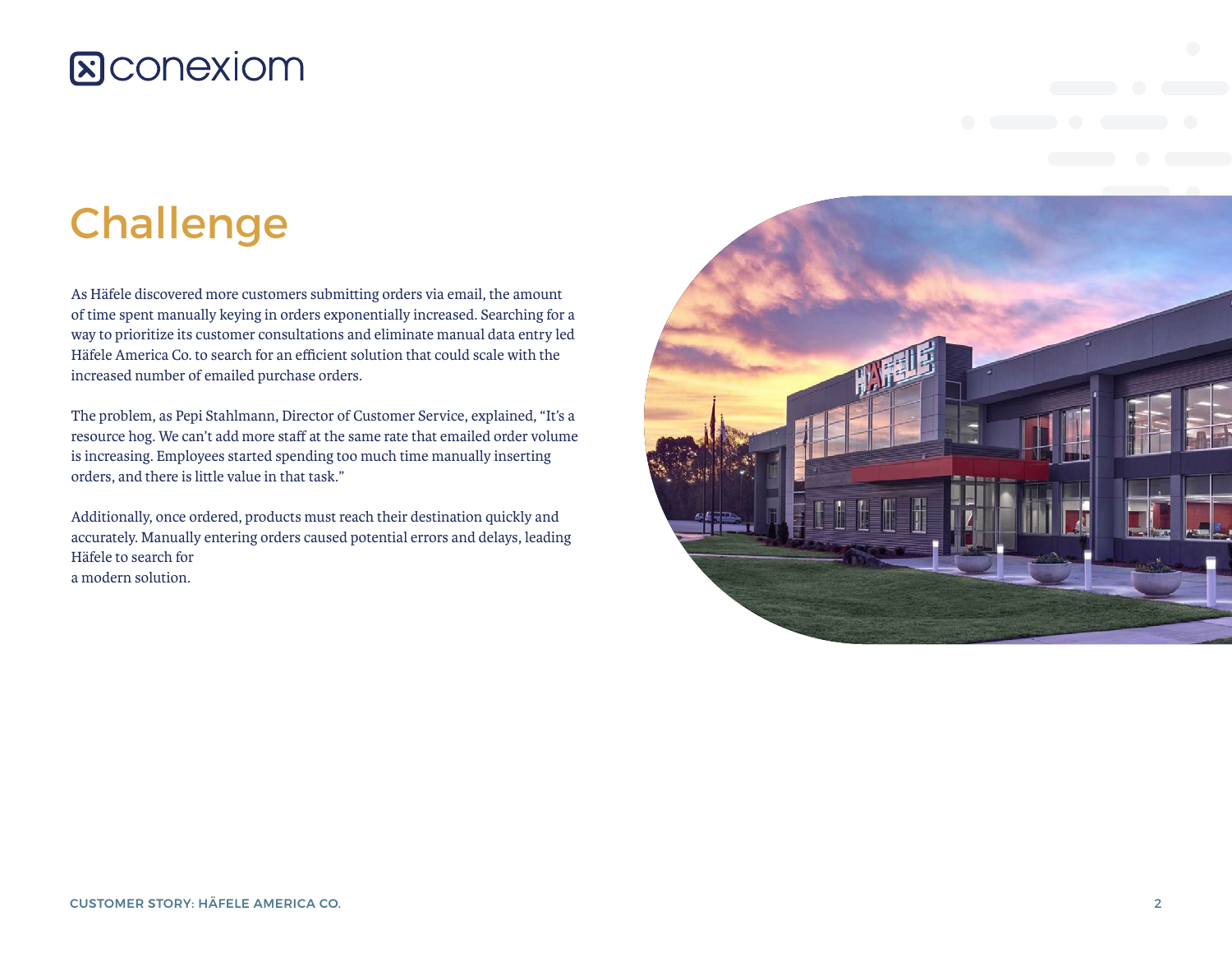### **ECONGRIOM**

# Solution

Häfele pursued Conexiom because it effectively provided the best solution for processing emailed purchase orders.

What differentiated Conexiom was that it provided touchless document processing with 100% data accuracy, which reduced costly and inefficient work to maximize business outcomes.

The onboarding process was straightforward, and Häfele quickly implemented The Conexiom Platform. Conexiom's customer success specialist provided prompt support and was readily available throughout the onboarding process.



### Automating Manual Document Processing

Conexiom is the only vendor that delivers complex data transformation and touchless document processing with 100% data accuracy. Conexiom is a fully automated, purpose-built solution that solves the shortcomings of RPA, OCR, and workflow technologies.



#### Complex Data Transformation

Conexiom automates the transformation of millions of electric documents, regardless of format, complexity, or repeatability.



#### 100% Data Accuracy

Orders and invoices are transcribed with 100% data accuracy, eliminating costly errors.



#### Touchless Document Processing

Custom process mapping and advanced AI algorithms eliminate manual processing, process efficiencies and processing errors.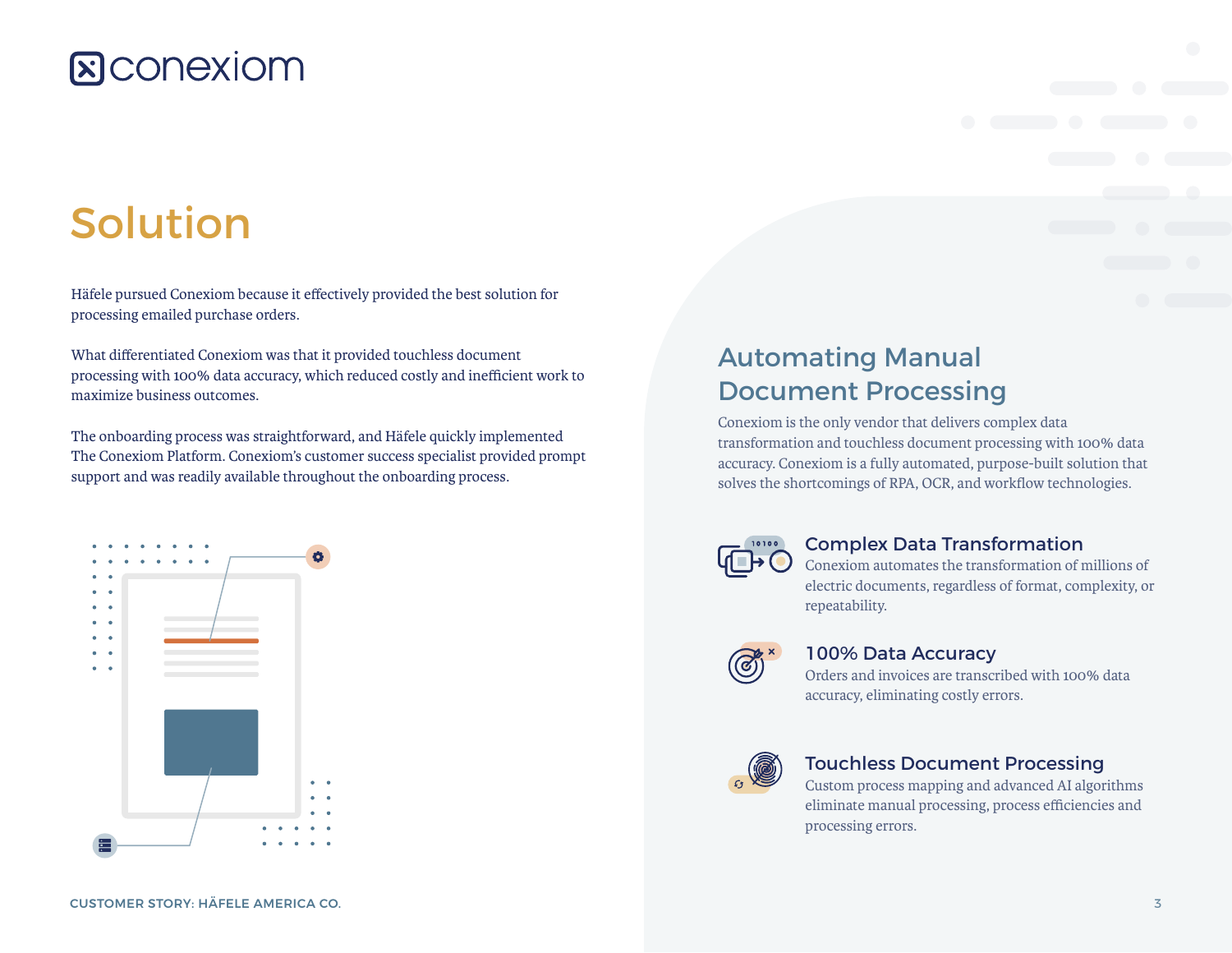### **&CONEXIOM**

### Business Outcomes

Häfele's key objective for Conexiom was to redeploy staff to focus on customer relationship–building tasks that would help grow business and deliver an unparalleled customer experience.

Stahlmann said, "Employees can now take calls on non-structured orders that are more custom, as well as spend more time with customers. They have time to answer questions on product selection, installation, and support sales staff in providing data and reports."

Stahlmann added, "It forced us to sort out the customers that have structured orders and look at our order flow through that lens. It was easy to put it all together and implement Conexiom. It's a seamless process once you get up and running."

Modern companies like Häfele know that understanding customer purchase behavior is key to profitability and growth. Subsequently, companies can adjust their operations to accommodate the needs of customers.





Conexiom turns digital documents into touchless outcomes with 100% data accuracy.